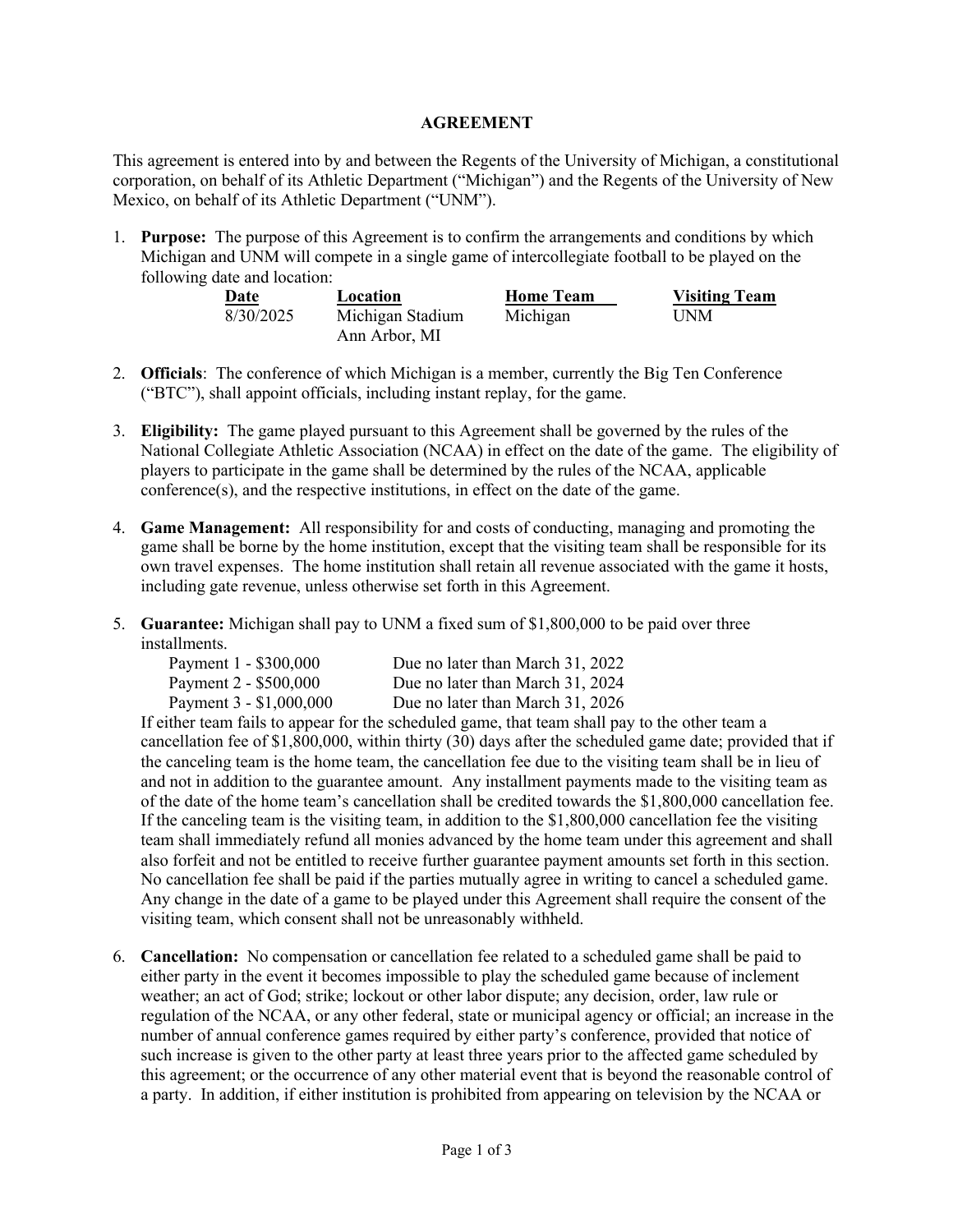the institution's respective governing conference, then either institution shall have the right to cancel any game covered by such sanctions.

7. **Television:** The visiting team acknowledges and agrees that (a) all rights to telecast or distribute (live or delayed, whole or condensed, including highlights), throughout the universe, in any and all markets, in any and all languages and via any and all forms of media and methods of distribution and distribution technology, Michigan home football games have been assigned by Michigan to its conference, which in turn has entered into agreements with certain third parties for the telecast or distribution of such games, (b) Michigan has no ability to grant to the visiting institution any rights for the telecast or distribution of games played pursuant to this Agreement at Michigan, and (c) the Big Ten shall have the exclusive right to retain all revenues derived from the telecast or distribution of the game played pursuant to this Agreement. UNM acknowledges and agrees that Michigan shall have the exclusive right to enter into agreements with respect to the telecast or distribution of the game played pursuant to this Agreement and to retain all revenues derived therefrom. Notwithstanding the foregoing, the respective rights, if any, of Michigan and UNM with respect to the telecast or distribution of games played pursuant to this Agreement in which they are the visiting football team (and the revenues derived therefrom) shall be governed by a separate agreement between the Big Ten and UNM for the game, which separate agreement shall govern certain aspects of any football games played between the member institution of the Big Ten/ and UNM, provided, that in the absence of any such separate agreement, the terms of this Agreement shall control.

The scheduled start time for each game is determined by the home team and may be changed up to six (6) days in advance. Media timeout formats are determined by the home team's Conference or institutional branded network; the home team's Conference or institutional branded network shall be responsible for providing the television liaison (red hat).

- 8. **Use of Game Video:** The visiting team shall have the right to produce films and/or videotapes of the games played pursuant to this Agreement for coaching purposes and for use in coaches' shows, allaccess programs, news and information programs or season highlight presentations only and for no other purpose. Such films and/or videotapes may not be replayed, used or otherwise distributed by the visiting team to any person other than the incorporation of up to eight minutes (8:00) of highlights of the game as part of a coaches' show, all-access program, news and information program, or season highlight presentation. Notwithstanding the foregoing, any use of game footage by the visiting team shall comply with the applicable network contract of Michigan or conference of which Michigan is a member and the rules and regulations of such conference. Michigan agrees to provide reasonable facilities for such cameras as may be reasonably required by the visiting team to produce such films and/or videotapes. Any other usage by the visiting team of footage of games played pursuant to this Agreement shall be governed by a separate agreement between Michigan's conference or institutional branded network and the visiting team. All costs involved in producing the video shall be the responsibility of the visiting team. Placement and coordination of the cameras will be subject to the rules, regulations and control of Michigan's Sports Information Office. In no event shall the visiting team interfere with the filming of the game by the television network camera crew or Michigan.
- 9. **Radio:** The visiting team shall designate not more than one (1) official radio station to broadcast the game. Those official stations shall be assigned a radio booth at the home team's stadium and no charges or fees will be assigned for the broadcast of the game via radio or the internet by the visiting team or its official stations. Nor shall any charges or fees be assessed any station taking a feed from visiting team's official stations. An unsponsored broadcast by the visiting team's university station shall be permitted without charge or rights fees. In no event shall the official stations display any logos, banners or advertisements inside Michigan Stadium.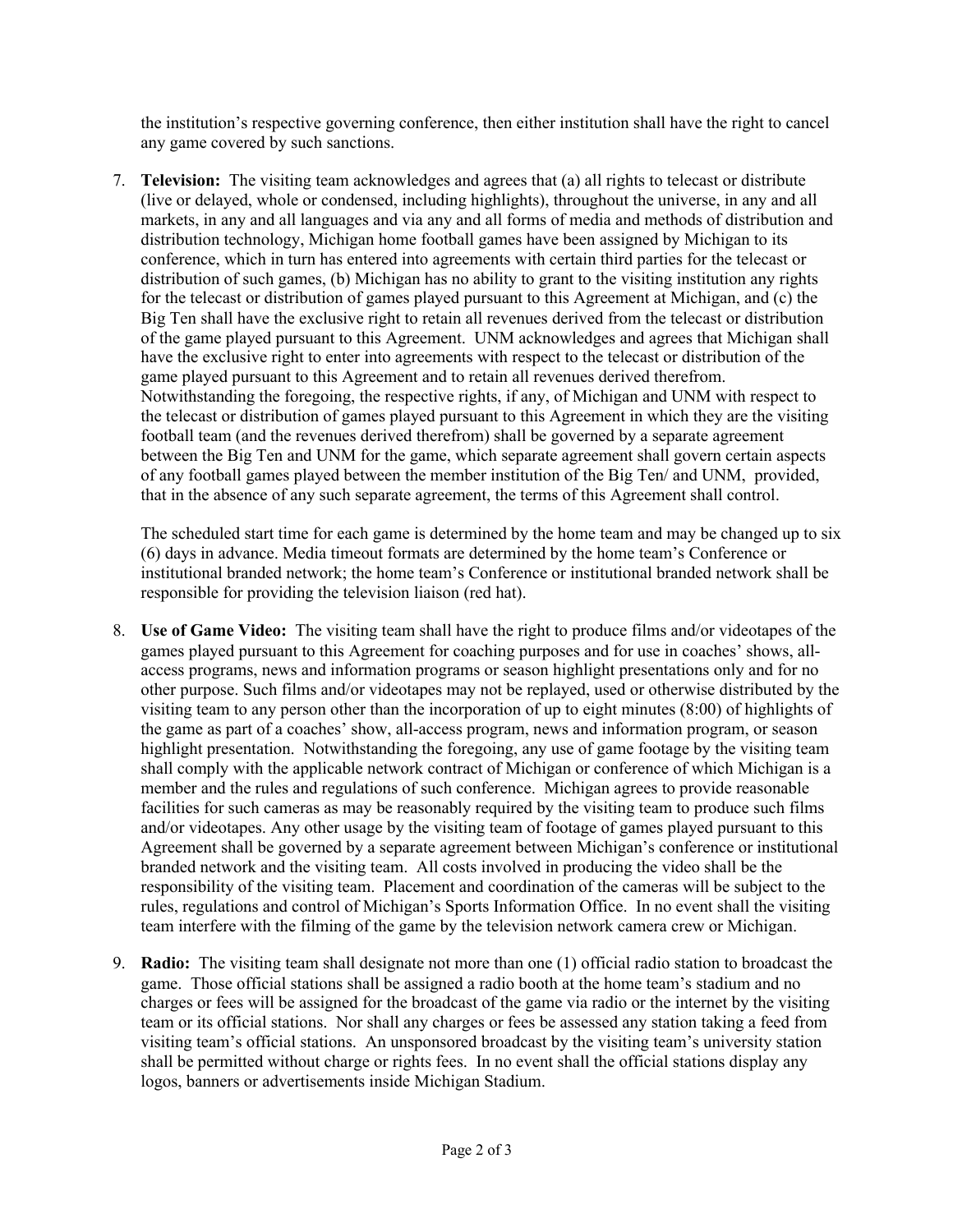10. **Tickets:** The visiting team shall receive 300 complimentary tickets to the game from the host team. The visiting team shall also have the option to purchase from the host team up to 1,700 game tickets at the single-game ticket price. The visiting team shall return no more than 250 unsold tickets to the host team by July 15, 2025 and no more than 100 by August 4, 2025. Cheerleaders (maximum 12), and one mascot shall be admitted free of charge, and shall not count against the 2,000 (complimentary plus consignment) tickets.

## 11. **Miscellaneous Provisions:**

- a. Notwithstanding any of the rights guaranteed in this Agreement, neither party shall have the right to enter into any agreements or arrangements or engage in any conduct, which would diminish the commercial value of the live radio broadcast and/or live television telecast of the games unless it obtains prior written permission of the other party.
- b. The headings used in this Agreement are for convenience only and shall not affect the interpretation of the Agreement.
- c. By executing this Agreement, the undersigned parties represent and warrant that they are each authorized to act on behalf of the respective educational institution, its officers, trustees, board members, employees, agents, servants, affiliates, and successors.
- d. All notices, consents, requests, demands or communications to the respective parties shall be in writing and shall be effective for all purposes upon receipt in the case of (i) personal delivery; (ii) delivery by messenger or overnight carrier; (iii) delivery by U.S. first-class certified or registered mail, postage prepaid; or (iv) transmittal by facsimile, to a verified facsimile number of the other party, attention to the Director of Athletics.
- e. This Agreement may not be assigned in whole or in part by either party without the prior written consent of the other party.
- f. No amendment, modification, supplement, or waiver of any obligations under this Agreement shall be binding unless set forth in writing signed by the party against which enforcement is sought. No delay or failure to require performance of any provision of this Agreement shall constitute a waiver of that provision as to any other instance. Any waiver granted shall apply solely to the specific instance expressly stated.
- g. Each party shall execute and deliver all such documents and do all such acts as the other party may reasonably request for accomplishing the purposes of this Agreement.
- h. Should any provision of this Agreement be declared by a court of competent jurisdiction to be null and void, the remaining provisions of this Agreement will remain in full force and effect.
- i. This Agreement constitutes the entire Agreement between the parties pertaining to the matters referenced herein and supersedes all prior and contemporaneous agreements.

THE UNIVERSITY OF MICHIGAN UNIVERSITY OF NEW MEXICO

Nanuel

P. 2021 09:12 PDT) Mar 29, 2021  $\sqrt{4\pi}$  Mar 25, 2021

Warde Manuel Date Eddie Nuñez Date

Director of Athletics Director of Athletics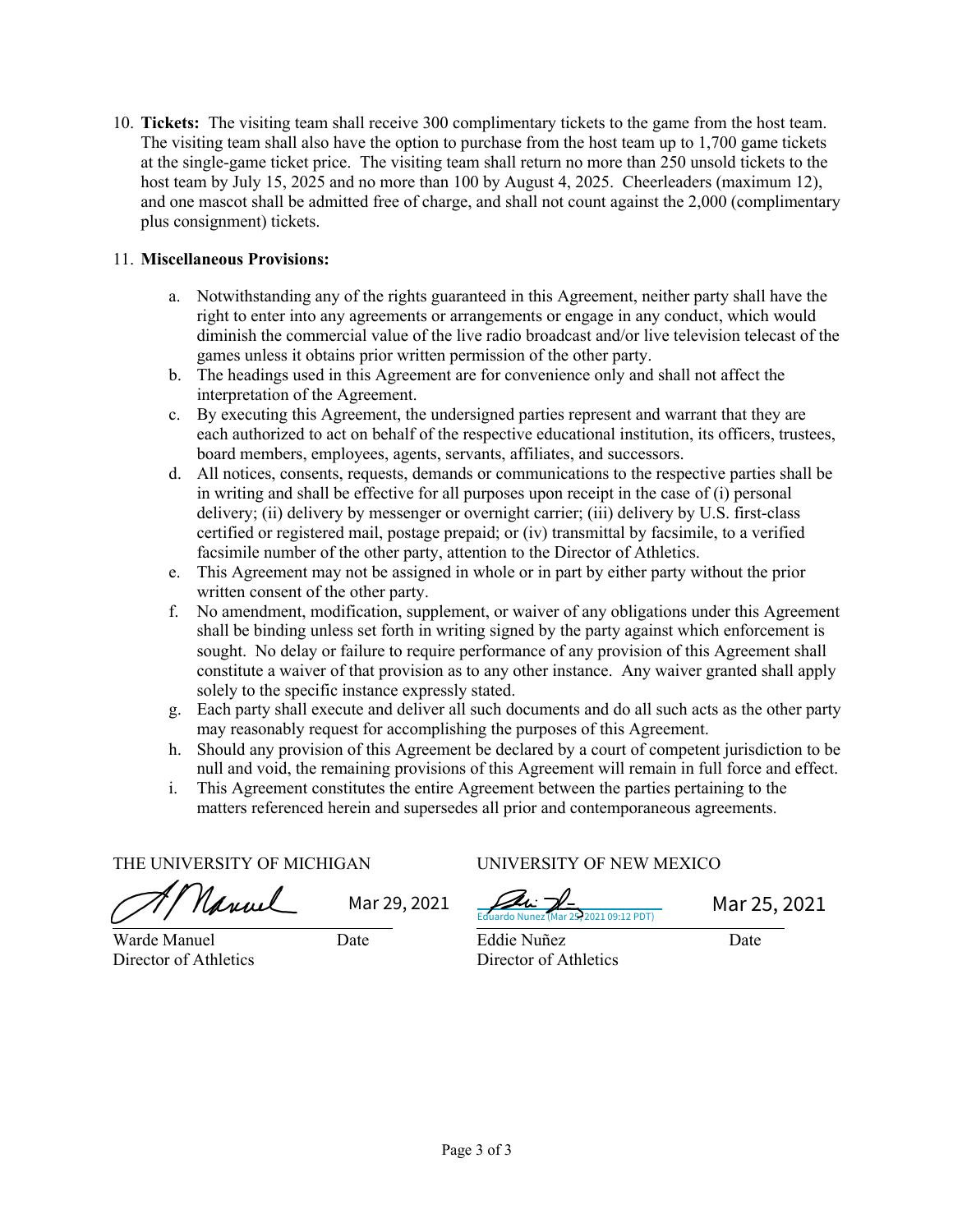## 8.30.25 - UNM at Michigan

Final Audit Report 2021-03-29

| Created:        | 2021-03-22                                   |
|-----------------|----------------------------------------------|
| By:             | Ryan Berryman (rdb8@unm.edu)                 |
| Status:         | Signed                                       |
| Transaction ID: | CBJCHBCAABAAZYs6Xdk1vATh-9z6YPTmAbhLiOvTBawg |

## "8.30.25 - UNM at Michigan" History

- **D** Document created by Ryan Berryman (rdb8@unm.edu) 2021-03-22 - 7:13:10 PM GMT- IP address: 129.24.2.71
- $\boxtimes$  Document emailed to Eduardo Nunez (nuneze@unm.edu) for signature 2021-03-22 - 7:14:38 PM GMT
- Email viewed by Eduardo Nunez (nuneze@unm.edu) 2021-03-22 - 7:35:48 PM GMT- IP address: 64.106.111.76
- **Email viewed by Eduardo Nunez (nuneze@unm.edu)** 2021-03-25 - 4:12:24 PM GMT- IP address: 174.238.5.124
- $\mathbb{Z}_{\bullet}$  Document e-signed by Eduardo Nunez (nuneze@unm.edu) Signature Date: 2021-03-25 - 4:12:55 PM GMT - Time Source: server- IP address: 174.238.5.124
- $\mathbb{R}$  Document emailed to Douglas Gnodtke (douglasg@umich.edu) for signature 2021-03-25 - 4:12:56 PM GMT
- **Email viewed by Douglas Gnodtke (douglasg@umich.edu)** 2021-03-27 - 7:45:12 PM GMT- IP address: 64.233.172.116
- **Email viewed by Douglas Gnodtke (douglasg@umich.edu)** 2021-03-28 - 7:44:39 PM GMT- IP address: 64.233.172.114
- Email viewed by Douglas Gnodtke (douglasg@umich.edu) 2021-03-29 - 6:18:38 PM GMT- IP address: 66.249.88.42
- **D** Document signing delegated to Warde Manuel (wmanuel@umich.edu) by Douglas Gnodtke (douglasg@umich.edu) 2021-03-29 - 6:19:32 PM GMT- IP address: 73.145.176.250
- $\triangleright$  Document emailed to Warde Manuel (wmanuel@umich.edu) for signature 2021-03-29 - 6:19:32 PM GMT

THE UNIVERSITY OF<br>NEW MEXICO POWERED BY Adobe Sign